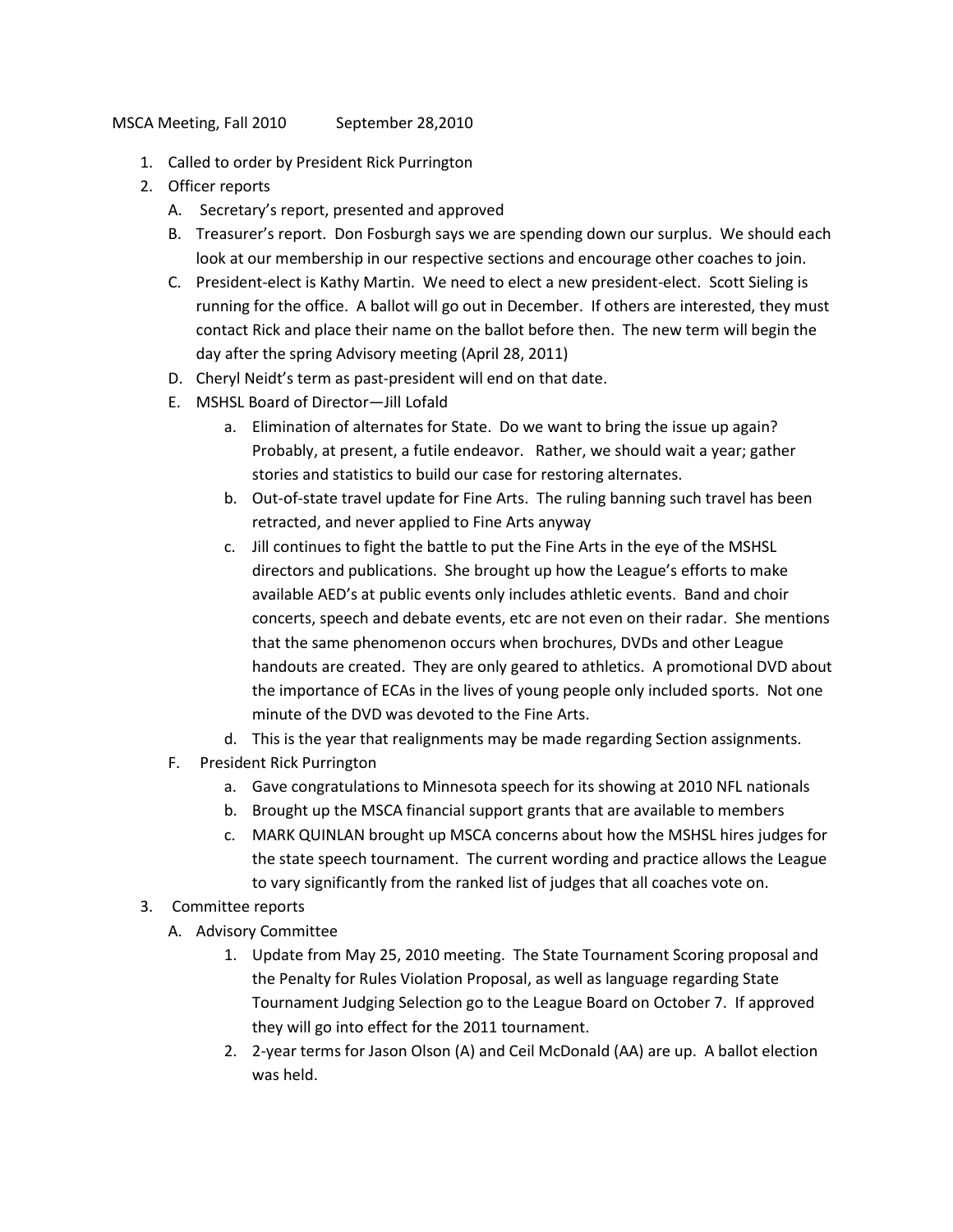- 3. Sandra Weiser-Matthews (A) and Joni Anker (AA) are elected for the next 2 years. They join Cliff Janke (A) and Jenn Baese (AA) on the Advisory Committee.
- 4. Next Advisory meeting is April 27, 2011.
- B. Awards Committee- Scott Sieling
	- 1. Years of Service Recognition (5, 10, 15, 20, 25, and 35) were honored.
		- i. 5 years—Laura Beard, Maria Capecchi, Eugene Hanchett, Kim Palmer, Andy Waldron
		- ii. 10 years—Maura Brew, Tim Coleman, Mara Gust, Kathy Jenkins-White, Jody Markgraf, Joyce McCarty, Rachel Schott, Carol Sylvester
		- iii. 15 years—Bonnie Spohn Schmaltz
		- iv. 20 years—Carol Aikey
		- v. 25 years—Cliff Janke, Sandy Nieland
		- vi. 35 years—Kathy Martin
	- 2. A and AA COY
	- 3. Distinguished Service Award goes to Mark Quinlan
- C. MSHSL State tournament
	- 1. Our new MSHSL consultant is Mike Tillmann; the new MSHSL Rules Clinician is Cliff Janke
	- 2. 2011 and 2012 site will be Chanhassen High School, with Travis Rother as host.
- D. MSCA website [www.mnspeechcoaches.org](http://www.mnspeechcoaches.org/) continues in the hands of Meg Krekeler.
	- 1. You may reach her at [webmaster@mnspeechcoaches.org](mailto:webmaster@mnspeechcoaches.org).
	- 2. Let an officer know if you would like additional information on the website.
	- 3. We urge all tournament managers to put your tourney date on the tournament calendar. To view the calendar or add a tourney, go to the website and click on "events".
- E. Annual Category Committees
	- 1. Discussion. Mike Worcester and Jason Olson are continuing in their positions. The topic for 2011 is Western Hemisphere Relations
	- 2. Extemp Reading, Kathy Martin. The new prose book for 2010-2011 and 2011-2012 is 75 short masterpieces. We will continue with the same Poetry book for the next two years. The Voice that is Great Within Us.
	- 3. Storytelling Committee (Marie Kreft and Kathleen Westgard). We are using the same book as last year Best Loved Folktales of the World, but a new book is needed for 2012-2013. Please send ideas to Marie or Kathleen
- F. MSHSL Hall of Fame Committee, headed by Joni Anker and Howard Vaillaincourt. Don Fosburgh is our nominee for this coming year.
- G. New Coach Mentorship Update. Jody Saxton-West has a sign-up list for those who are willing to serve as mentors, and another list for those who would like to be mentored. She has received much positive feedback since she started this program.
- 4. OLD BUSINESS
	- A. Professional Development Opportunites
		- 1. Online classes through MSU-Mankato and the NFL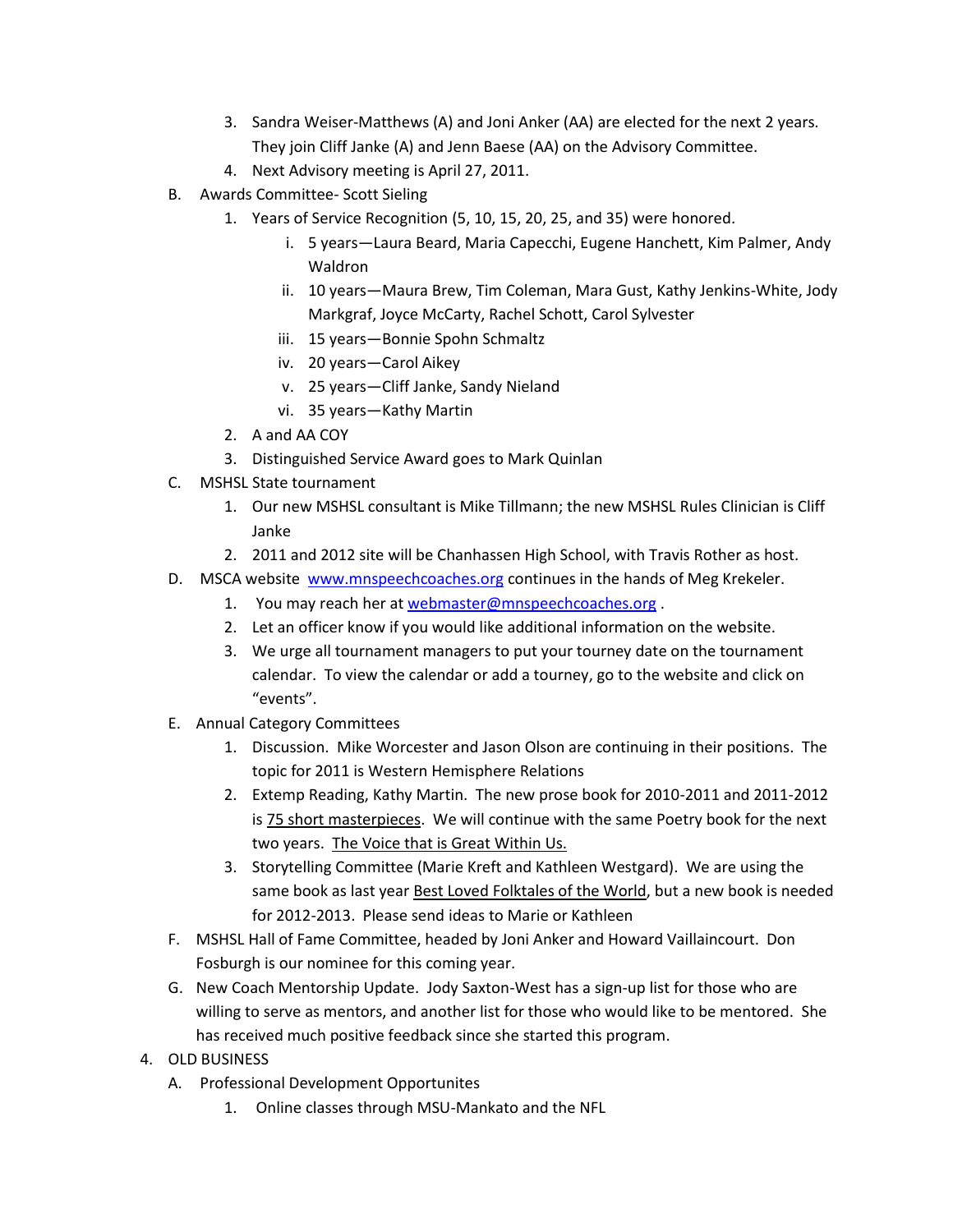- 2. See NFL Professional Development and Accreditation opportunities, as well as coaching resources a[t www.nflonline.org](http://www.nflonline.org/)
- 3. Gustavus Coaching Institute in July 2011
- 4. MSCA Grant monies are available!
- B. Informative Visual Aids Committee and Rule Change Proposals. John Fogarty moved the proposal, Cheryl Neidt seconded. Discussion about whether the new proposal is too wide open. The group agreed that some "wordsmith" should be done. Kathy Jenkins-White moved to amend the proposal. It was seconded and passed by the group, and moved on to Advisory.
- C. Extemp Speaking and Electronic Information Committee and Rule Change Proposal was presented by Mike Worcester, Mark Thul, Gretchen Amigon, Chris McDonald, Todd Hering, and Cort Sylvester. It was moved, seconded, and passed.
- D. State Team trophies Exploration Committee—Sandy Nieland, Tim Newcomb, Chuck Cravens The proposal was moved and seconded. Discussion ensued about whether or not we really needed to have these trophies, "can't bring whole team, so why have team trophies at state". However, in the end, the proposal was passed.
- 5. New Business
	- A. Proposal to change the music rule. Three options were presented, version 1, version 2, or the status quo. Much discussion by members with little consensus.

1. version 1—many thought this version was too "open" Vote was 33 ayes and 34+ nayes

- 2. Paper ballot on version 2 was tabled until the state tournament
- B. NFL/MSHSL Rule Confusion. There is a perception by some coaches and competitors (and parents) that confusion about the rules to be followed exists. This confusion was brought to the attention of the MSHSL (duo humming DQ in Section 1A; judge inconsistency from invitational tournaments to Sections; allowing NFL rules at invitational tournament. Rick encourages members to form a committee to explore this topic.
- C. Section, Sub-section Tournaments. Currently each section may choose to run the tournament as they see fit. For example, there is no uniformity among the sections as to how many competitors each team may bring, or how many can be entered in each category. Is uniformity in format, structure, and tabulation in our best interest? Sign up to join a committee to explore this topic.
- D. State Tournament. It is very difficult to find a district willing to make their building available before the end of the regular school day on Friday. This situation makes for a late night of competition on Friday and early turnaround time for judges for the following morning. One idea that is being discussed is having two separate Saturday tournaments for the two classes. Are there other suggestions for improvement? Again, sign up to join a committee to explore this topic.